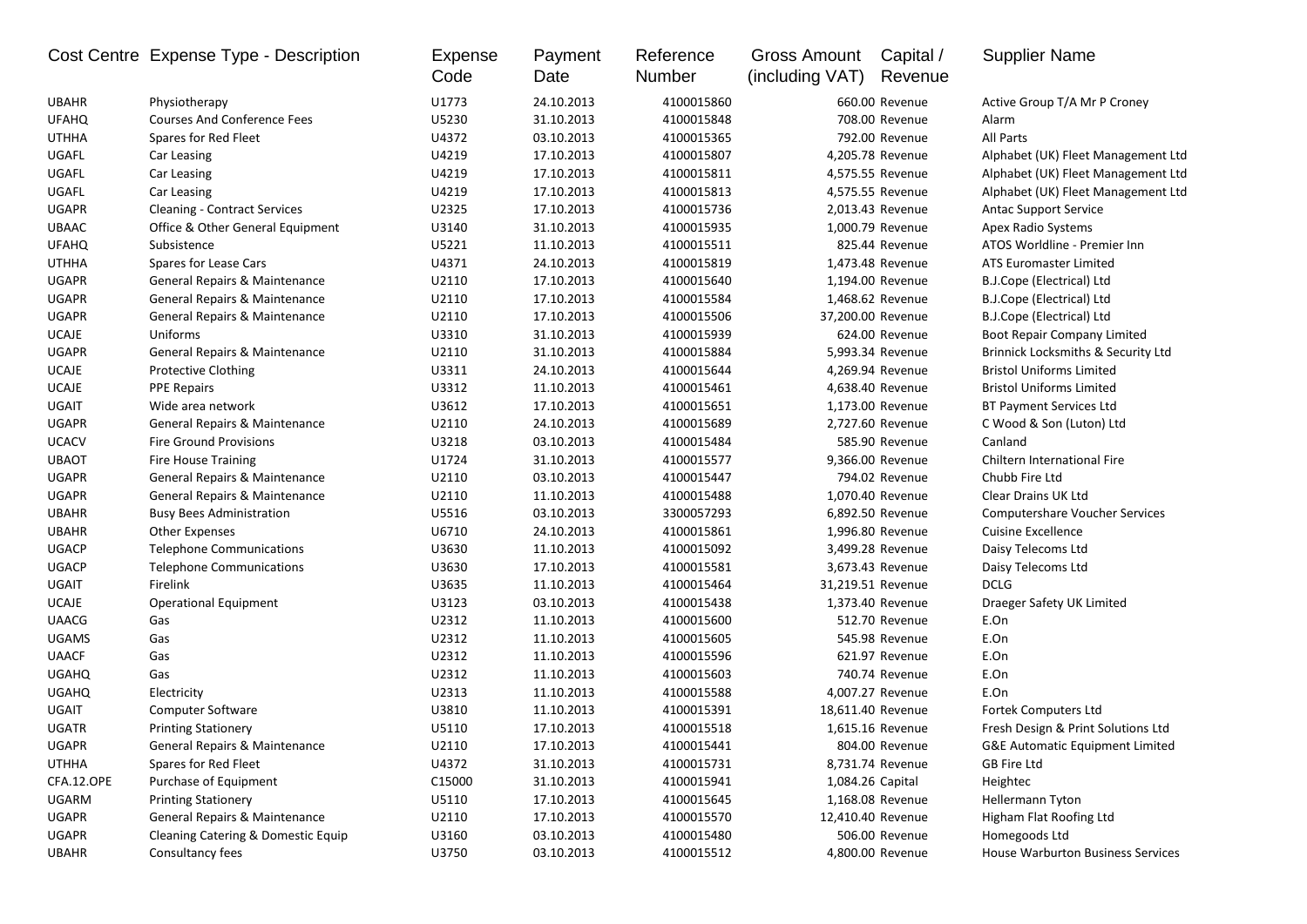| Consultancy fees<br>U3750<br>17.10.2013<br>4100015761<br>7,800.00 Revenue<br><b>House Warburton Business Services</b><br><b>UBAHR</b><br><b>UBAOT</b><br>General Repairs & Maintenance<br>U2110<br>17.10.2013<br>4100015739<br>511.97 Revenue<br><b>HSS</b><br><b>HSS</b><br><b>UBAOT</b><br>General Repairs & Maintenance<br>U2110<br>17.10.2013<br>4100015741<br>511.97 Revenue<br><b>UGACP</b><br>U3770<br>03.10.2013<br><b>Employment Agency Payments</b><br>4100015407<br>2,456.16 Revenue<br>Hudson Global Resources Limited<br><b>UGACP</b><br>U3770<br>31.10.2013<br>4100015874<br><b>Hudson Global Resources Limited</b><br><b>Employment Agency Payments</b><br>2,469.66 Revenue<br><b>UGACP</b><br>U3770<br>24.10.2013<br>2,492.88 Revenue<br>Hudson Global Resources Limited<br><b>Employment Agency Payments</b><br>4100015624<br><b>UGACP</b><br>U3770<br>Hudson Global Resources Limited<br><b>Employment Agency Payments</b><br>17.10.2013<br>4100015547<br>4,828.08 Revenue<br>U3310<br><b>UAACB</b><br>Uniforms<br>31.10.2013<br>4100015984<br>1,888.00 Revenue<br>Hunter Apparel Solutions Ltd<br><b>UFADC</b><br>U6710<br>4,740.00 Revenue<br><b>Idox Information Solutions Ltd</b><br><b>Other Expenses</b><br>31.10.2013<br>4100015887<br><b>UGACP</b><br>U3815<br>Indecs Computers Ltd<br><b>Computer Maintenance</b><br>31.10.2013<br>4100015889<br>1,118.40 Revenue<br>2,052.66 Revenue<br>Industrial Pipe Servs(2003)Ltd<br><b>UGAPR</b><br><b>General Repairs &amp; Maintenance</b><br>U2110<br>31.10.2013<br>4100015972<br>UGACP<br>U3816<br>19,057.50 Revenue<br><b>IT Training</b><br>03.10.2013<br>4100015466<br>Inphase Limited<br>General Repairs & Maintenance<br>U2110<br><b>Instant Doors</b><br><b>UGAPR</b><br>17.10.2013<br>4100015402<br>954.00 Revenue<br><b>UBADR</b><br>JLD Driver Training Limited<br><b>Driver Training</b><br>U1730<br>03.10.2013<br>4100015417<br>1,948.80 Revenue<br><b>UCAJE</b><br><b>Protective Clothing</b><br>U3311<br>03.10.2013<br>4100015362<br>574.80 Revenue<br>Jolly Safety Equipment Ltd<br><b>UGACP</b><br>U5110<br>03.10.2013<br>4100015196<br>1,055.81 Revenue<br>Konica Minolta<br><b>Printing Stationery</b><br><b>UGAHQ</b><br><b>Planned Preventative Maintenance</b><br>U2151<br>24.10.2013<br>512.94 Revenue<br>Land Structure Limited<br>4100015459<br>UGAFL<br>U4382<br>31.10.2013<br>4100016005<br>588.24 Revenue<br><b>Contracted Maintenance</b><br>Lex Autolease Ltd<br>UGAFL<br>U4219<br>31.10.2013<br>4100016004<br>4,060.22 Revenue<br>Car Leasing<br>Lex Autolease Ltd<br>UGAFL<br>Car Leasing<br>U4219<br>24.10.2013<br>4100015821<br>4,648.46 Revenue<br>Lex Autolease Ltd<br>UGAFL<br>U4219<br>Lex Autolease Ltd<br>Car Leasing<br>17.10.2013<br>4100015814<br>6,652.95 Revenue<br>UGARM<br>U5110<br>17.10.2013<br>2,389.20 Revenue<br>Lighthouse (UK) Ltd<br><b>Printing Stationery</b><br>4100015563<br><b>UAAFC</b><br>U2510<br>Rents, wayleaves & Hire of Premises<br>17.10.2013<br>4100014996<br>27,153.00 Revenue<br>London & Quadrant Housing Trust<br>CFA.12.OPE<br>C15000<br>MFC Survival Ltd<br>Purchase of Equipment<br>17.10.2013<br>4100015550<br>20,836.80 Capital<br>CFA.09.FIT<br>Purchase of Computer Hardware<br>C18000<br>31.10.2013<br>4100015647<br>1,047.24 Capital<br>Misco<br>CFA.09.FIT<br>Purchase of Computer Hardware<br>C18000<br>11.10.2013<br>4100015436<br>1,318.55 Capital<br>Misco<br>CFA.09.FIT<br>C18000<br>31.10.2013<br>3,540.72 Capital<br>Misco<br>Purchase of Computer Hardware<br>4100015641<br><b>UGACP</b><br>Consultancy fees<br>U3750<br>17.10.2013<br>4100015469<br>719.56 Revenue<br><b>Mott Macdonald</b><br><b>UFASA</b><br><b>Staff Travel on Public Transport</b><br>U5211<br>31.10.2013<br>4100015994<br>789.60 Revenue<br>Nationwide Hire UK<br><b>UCAJE</b><br>U3123<br>11.10.2013<br>4100015405<br>843.60 Revenue<br>Navson Ltd<br><b>Operational Equipment</b><br>CFA.12.AMS<br>C15000<br>Purchase of Equipment<br>31.10.2013<br>4100015948<br>972.00 Capital<br>Nordic LD Ltd<br>CFA.12.AMS<br>Purchase of Equipment<br>C15000<br>17.10.2013<br>4100015678<br>8,374.80 Capital<br>Nordic LD Ltd<br>CFA.12.AMS<br>Purchase of Equipment<br>C <sub>15000</sub><br>03.10.2013<br>4100015492<br>29,964.00 Capital<br>Nordic LD Ltd<br><b>UGAPR</b><br>General Repairs & Maintenance<br>U2110<br>17.10.2013<br>4100015663<br>546.00 Revenue<br>Oak Park Alarms Security Serv Ltd<br><b>UGAPR</b><br>General Repairs & Maintenance<br>U2110<br>17.10.2013<br>9,900.00 Revenue<br>Oak Park Alarms Security Serv Ltd<br>4100015662<br>U2110<br>4100015664<br>12,456.00 Revenue<br>Oak Park Alarms Security Serv Ltd<br><b>UGAPR</b><br><b>General Repairs &amp; Maintenance</b><br>17.10.2013<br><b>UGAPR</b><br>General Repairs & Maintenance<br>U2110<br>11.10.2013<br>4100015561<br>43,692.00 Revenue<br>Oak Park Alarms Security Serv Ltd<br><b>UGAPR</b><br><b>Property Management Consultant</b><br>U3539<br>11.10.2013<br>4100015560<br>1,200.00 Revenue<br>Oakleaf Technical Service Ltd<br><b>UGACP</b><br><b>Employment Agency Payments</b><br>U3770<br>4100015699<br>Oscar Associates (UK) Ltd<br>17.10.2013<br>810.00 Revenue<br><b>UGACP</b><br><b>Employment Agency Payments</b><br>U3770<br>17.10.2013<br>4100015698<br>900.00 Revenue<br>Oscar Associates (UK) Ltd<br>Oxfordshire County Council<br><b>UBADR</b><br><b>Driver Training</b><br>U1730<br>24.10.2013<br>4100015555<br>542.57 Revenue<br>U1730<br>Oxfordshire County Council<br><b>UBADR</b><br><b>Driver Training</b><br>24.10.2013<br>4100015556<br>1,151.39 Revenue<br>852.00 Revenue |              | Cost Centre Expense Type - Description | Expense<br>Code | Payment<br>Date | Reference<br>Number | Gross Amount<br>(including VAT) | Capital /<br>Revenue | <b>Supplier Name</b> |
|--------------------------------------------------------------------------------------------------------------------------------------------------------------------------------------------------------------------------------------------------------------------------------------------------------------------------------------------------------------------------------------------------------------------------------------------------------------------------------------------------------------------------------------------------------------------------------------------------------------------------------------------------------------------------------------------------------------------------------------------------------------------------------------------------------------------------------------------------------------------------------------------------------------------------------------------------------------------------------------------------------------------------------------------------------------------------------------------------------------------------------------------------------------------------------------------------------------------------------------------------------------------------------------------------------------------------------------------------------------------------------------------------------------------------------------------------------------------------------------------------------------------------------------------------------------------------------------------------------------------------------------------------------------------------------------------------------------------------------------------------------------------------------------------------------------------------------------------------------------------------------------------------------------------------------------------------------------------------------------------------------------------------------------------------------------------------------------------------------------------------------------------------------------------------------------------------------------------------------------------------------------------------------------------------------------------------------------------------------------------------------------------------------------------------------------------------------------------------------------------------------------------------------------------------------------------------------------------------------------------------------------------------------------------------------------------------------------------------------------------------------------------------------------------------------------------------------------------------------------------------------------------------------------------------------------------------------------------------------------------------------------------------------------------------------------------------------------------------------------------------------------------------------------------------------------------------------------------------------------------------------------------------------------------------------------------------------------------------------------------------------------------------------------------------------------------------------------------------------------------------------------------------------------------------------------------------------------------------------------------------------------------------------------------------------------------------------------------------------------------------------------------------------------------------------------------------------------------------------------------------------------------------------------------------------------------------------------------------------------------------------------------------------------------------------------------------------------------------------------------------------------------------------------------------------------------------------------------------------------------------------------------------------------------------------------------------------------------------------------------------------------------------------------------------------------------------------------------------------------------------------------------------------------------------------------------------------------------------------------------------------------------------------------------------------------------------------------------------------------------------------------------------------------------------------------------------------------------------------------------------------------------------------------------------------------------------------------------------------------------------------------------------------------------------------------------------------------------------------------------------------------------------------------------------------------------------------------------------------------------------------------------------------------------------------------------------------------------------------------------------------------------------------------------------------------------------------------------------------------------------------------------------------------------------------------------------------------------------------------------------|--------------|----------------------------------------|-----------------|-----------------|---------------------|---------------------------------|----------------------|----------------------|
|                                                                                                                                                                                                                                                                                                                                                                                                                                                                                                                                                                                                                                                                                                                                                                                                                                                                                                                                                                                                                                                                                                                                                                                                                                                                                                                                                                                                                                                                                                                                                                                                                                                                                                                                                                                                                                                                                                                                                                                                                                                                                                                                                                                                                                                                                                                                                                                                                                                                                                                                                                                                                                                                                                                                                                                                                                                                                                                                                                                                                                                                                                                                                                                                                                                                                                                                                                                                                                                                                                                                                                                                                                                                                                                                                                                                                                                                                                                                                                                                                                                                                                                                                                                                                                                                                                                                                                                                                                                                                                                                                                                                                                                                                                                                                                                                                                                                                                                                                                                                                                                                                                                                                                                                                                                                                                                                                                                                                                                                                                                                                                                                                          |              |                                        |                 |                 |                     |                                 |                      |                      |
|                                                                                                                                                                                                                                                                                                                                                                                                                                                                                                                                                                                                                                                                                                                                                                                                                                                                                                                                                                                                                                                                                                                                                                                                                                                                                                                                                                                                                                                                                                                                                                                                                                                                                                                                                                                                                                                                                                                                                                                                                                                                                                                                                                                                                                                                                                                                                                                                                                                                                                                                                                                                                                                                                                                                                                                                                                                                                                                                                                                                                                                                                                                                                                                                                                                                                                                                                                                                                                                                                                                                                                                                                                                                                                                                                                                                                                                                                                                                                                                                                                                                                                                                                                                                                                                                                                                                                                                                                                                                                                                                                                                                                                                                                                                                                                                                                                                                                                                                                                                                                                                                                                                                                                                                                                                                                                                                                                                                                                                                                                                                                                                                                          |              |                                        |                 |                 |                     |                                 |                      |                      |
|                                                                                                                                                                                                                                                                                                                                                                                                                                                                                                                                                                                                                                                                                                                                                                                                                                                                                                                                                                                                                                                                                                                                                                                                                                                                                                                                                                                                                                                                                                                                                                                                                                                                                                                                                                                                                                                                                                                                                                                                                                                                                                                                                                                                                                                                                                                                                                                                                                                                                                                                                                                                                                                                                                                                                                                                                                                                                                                                                                                                                                                                                                                                                                                                                                                                                                                                                                                                                                                                                                                                                                                                                                                                                                                                                                                                                                                                                                                                                                                                                                                                                                                                                                                                                                                                                                                                                                                                                                                                                                                                                                                                                                                                                                                                                                                                                                                                                                                                                                                                                                                                                                                                                                                                                                                                                                                                                                                                                                                                                                                                                                                                                          |              |                                        |                 |                 |                     |                                 |                      |                      |
|                                                                                                                                                                                                                                                                                                                                                                                                                                                                                                                                                                                                                                                                                                                                                                                                                                                                                                                                                                                                                                                                                                                                                                                                                                                                                                                                                                                                                                                                                                                                                                                                                                                                                                                                                                                                                                                                                                                                                                                                                                                                                                                                                                                                                                                                                                                                                                                                                                                                                                                                                                                                                                                                                                                                                                                                                                                                                                                                                                                                                                                                                                                                                                                                                                                                                                                                                                                                                                                                                                                                                                                                                                                                                                                                                                                                                                                                                                                                                                                                                                                                                                                                                                                                                                                                                                                                                                                                                                                                                                                                                                                                                                                                                                                                                                                                                                                                                                                                                                                                                                                                                                                                                                                                                                                                                                                                                                                                                                                                                                                                                                                                                          |              |                                        |                 |                 |                     |                                 |                      |                      |
|                                                                                                                                                                                                                                                                                                                                                                                                                                                                                                                                                                                                                                                                                                                                                                                                                                                                                                                                                                                                                                                                                                                                                                                                                                                                                                                                                                                                                                                                                                                                                                                                                                                                                                                                                                                                                                                                                                                                                                                                                                                                                                                                                                                                                                                                                                                                                                                                                                                                                                                                                                                                                                                                                                                                                                                                                                                                                                                                                                                                                                                                                                                                                                                                                                                                                                                                                                                                                                                                                                                                                                                                                                                                                                                                                                                                                                                                                                                                                                                                                                                                                                                                                                                                                                                                                                                                                                                                                                                                                                                                                                                                                                                                                                                                                                                                                                                                                                                                                                                                                                                                                                                                                                                                                                                                                                                                                                                                                                                                                                                                                                                                                          |              |                                        |                 |                 |                     |                                 |                      |                      |
|                                                                                                                                                                                                                                                                                                                                                                                                                                                                                                                                                                                                                                                                                                                                                                                                                                                                                                                                                                                                                                                                                                                                                                                                                                                                                                                                                                                                                                                                                                                                                                                                                                                                                                                                                                                                                                                                                                                                                                                                                                                                                                                                                                                                                                                                                                                                                                                                                                                                                                                                                                                                                                                                                                                                                                                                                                                                                                                                                                                                                                                                                                                                                                                                                                                                                                                                                                                                                                                                                                                                                                                                                                                                                                                                                                                                                                                                                                                                                                                                                                                                                                                                                                                                                                                                                                                                                                                                                                                                                                                                                                                                                                                                                                                                                                                                                                                                                                                                                                                                                                                                                                                                                                                                                                                                                                                                                                                                                                                                                                                                                                                                                          |              |                                        |                 |                 |                     |                                 |                      |                      |
|                                                                                                                                                                                                                                                                                                                                                                                                                                                                                                                                                                                                                                                                                                                                                                                                                                                                                                                                                                                                                                                                                                                                                                                                                                                                                                                                                                                                                                                                                                                                                                                                                                                                                                                                                                                                                                                                                                                                                                                                                                                                                                                                                                                                                                                                                                                                                                                                                                                                                                                                                                                                                                                                                                                                                                                                                                                                                                                                                                                                                                                                                                                                                                                                                                                                                                                                                                                                                                                                                                                                                                                                                                                                                                                                                                                                                                                                                                                                                                                                                                                                                                                                                                                                                                                                                                                                                                                                                                                                                                                                                                                                                                                                                                                                                                                                                                                                                                                                                                                                                                                                                                                                                                                                                                                                                                                                                                                                                                                                                                                                                                                                                          |              |                                        |                 |                 |                     |                                 |                      |                      |
|                                                                                                                                                                                                                                                                                                                                                                                                                                                                                                                                                                                                                                                                                                                                                                                                                                                                                                                                                                                                                                                                                                                                                                                                                                                                                                                                                                                                                                                                                                                                                                                                                                                                                                                                                                                                                                                                                                                                                                                                                                                                                                                                                                                                                                                                                                                                                                                                                                                                                                                                                                                                                                                                                                                                                                                                                                                                                                                                                                                                                                                                                                                                                                                                                                                                                                                                                                                                                                                                                                                                                                                                                                                                                                                                                                                                                                                                                                                                                                                                                                                                                                                                                                                                                                                                                                                                                                                                                                                                                                                                                                                                                                                                                                                                                                                                                                                                                                                                                                                                                                                                                                                                                                                                                                                                                                                                                                                                                                                                                                                                                                                                                          |              |                                        |                 |                 |                     |                                 |                      |                      |
|                                                                                                                                                                                                                                                                                                                                                                                                                                                                                                                                                                                                                                                                                                                                                                                                                                                                                                                                                                                                                                                                                                                                                                                                                                                                                                                                                                                                                                                                                                                                                                                                                                                                                                                                                                                                                                                                                                                                                                                                                                                                                                                                                                                                                                                                                                                                                                                                                                                                                                                                                                                                                                                                                                                                                                                                                                                                                                                                                                                                                                                                                                                                                                                                                                                                                                                                                                                                                                                                                                                                                                                                                                                                                                                                                                                                                                                                                                                                                                                                                                                                                                                                                                                                                                                                                                                                                                                                                                                                                                                                                                                                                                                                                                                                                                                                                                                                                                                                                                                                                                                                                                                                                                                                                                                                                                                                                                                                                                                                                                                                                                                                                          |              |                                        |                 |                 |                     |                                 |                      |                      |
|                                                                                                                                                                                                                                                                                                                                                                                                                                                                                                                                                                                                                                                                                                                                                                                                                                                                                                                                                                                                                                                                                                                                                                                                                                                                                                                                                                                                                                                                                                                                                                                                                                                                                                                                                                                                                                                                                                                                                                                                                                                                                                                                                                                                                                                                                                                                                                                                                                                                                                                                                                                                                                                                                                                                                                                                                                                                                                                                                                                                                                                                                                                                                                                                                                                                                                                                                                                                                                                                                                                                                                                                                                                                                                                                                                                                                                                                                                                                                                                                                                                                                                                                                                                                                                                                                                                                                                                                                                                                                                                                                                                                                                                                                                                                                                                                                                                                                                                                                                                                                                                                                                                                                                                                                                                                                                                                                                                                                                                                                                                                                                                                                          |              |                                        |                 |                 |                     |                                 |                      |                      |
|                                                                                                                                                                                                                                                                                                                                                                                                                                                                                                                                                                                                                                                                                                                                                                                                                                                                                                                                                                                                                                                                                                                                                                                                                                                                                                                                                                                                                                                                                                                                                                                                                                                                                                                                                                                                                                                                                                                                                                                                                                                                                                                                                                                                                                                                                                                                                                                                                                                                                                                                                                                                                                                                                                                                                                                                                                                                                                                                                                                                                                                                                                                                                                                                                                                                                                                                                                                                                                                                                                                                                                                                                                                                                                                                                                                                                                                                                                                                                                                                                                                                                                                                                                                                                                                                                                                                                                                                                                                                                                                                                                                                                                                                                                                                                                                                                                                                                                                                                                                                                                                                                                                                                                                                                                                                                                                                                                                                                                                                                                                                                                                                                          |              |                                        |                 |                 |                     |                                 |                      |                      |
|                                                                                                                                                                                                                                                                                                                                                                                                                                                                                                                                                                                                                                                                                                                                                                                                                                                                                                                                                                                                                                                                                                                                                                                                                                                                                                                                                                                                                                                                                                                                                                                                                                                                                                                                                                                                                                                                                                                                                                                                                                                                                                                                                                                                                                                                                                                                                                                                                                                                                                                                                                                                                                                                                                                                                                                                                                                                                                                                                                                                                                                                                                                                                                                                                                                                                                                                                                                                                                                                                                                                                                                                                                                                                                                                                                                                                                                                                                                                                                                                                                                                                                                                                                                                                                                                                                                                                                                                                                                                                                                                                                                                                                                                                                                                                                                                                                                                                                                                                                                                                                                                                                                                                                                                                                                                                                                                                                                                                                                                                                                                                                                                                          |              |                                        |                 |                 |                     |                                 |                      |                      |
|                                                                                                                                                                                                                                                                                                                                                                                                                                                                                                                                                                                                                                                                                                                                                                                                                                                                                                                                                                                                                                                                                                                                                                                                                                                                                                                                                                                                                                                                                                                                                                                                                                                                                                                                                                                                                                                                                                                                                                                                                                                                                                                                                                                                                                                                                                                                                                                                                                                                                                                                                                                                                                                                                                                                                                                                                                                                                                                                                                                                                                                                                                                                                                                                                                                                                                                                                                                                                                                                                                                                                                                                                                                                                                                                                                                                                                                                                                                                                                                                                                                                                                                                                                                                                                                                                                                                                                                                                                                                                                                                                                                                                                                                                                                                                                                                                                                                                                                                                                                                                                                                                                                                                                                                                                                                                                                                                                                                                                                                                                                                                                                                                          |              |                                        |                 |                 |                     |                                 |                      |                      |
|                                                                                                                                                                                                                                                                                                                                                                                                                                                                                                                                                                                                                                                                                                                                                                                                                                                                                                                                                                                                                                                                                                                                                                                                                                                                                                                                                                                                                                                                                                                                                                                                                                                                                                                                                                                                                                                                                                                                                                                                                                                                                                                                                                                                                                                                                                                                                                                                                                                                                                                                                                                                                                                                                                                                                                                                                                                                                                                                                                                                                                                                                                                                                                                                                                                                                                                                                                                                                                                                                                                                                                                                                                                                                                                                                                                                                                                                                                                                                                                                                                                                                                                                                                                                                                                                                                                                                                                                                                                                                                                                                                                                                                                                                                                                                                                                                                                                                                                                                                                                                                                                                                                                                                                                                                                                                                                                                                                                                                                                                                                                                                                                                          |              |                                        |                 |                 |                     |                                 |                      |                      |
|                                                                                                                                                                                                                                                                                                                                                                                                                                                                                                                                                                                                                                                                                                                                                                                                                                                                                                                                                                                                                                                                                                                                                                                                                                                                                                                                                                                                                                                                                                                                                                                                                                                                                                                                                                                                                                                                                                                                                                                                                                                                                                                                                                                                                                                                                                                                                                                                                                                                                                                                                                                                                                                                                                                                                                                                                                                                                                                                                                                                                                                                                                                                                                                                                                                                                                                                                                                                                                                                                                                                                                                                                                                                                                                                                                                                                                                                                                                                                                                                                                                                                                                                                                                                                                                                                                                                                                                                                                                                                                                                                                                                                                                                                                                                                                                                                                                                                                                                                                                                                                                                                                                                                                                                                                                                                                                                                                                                                                                                                                                                                                                                                          |              |                                        |                 |                 |                     |                                 |                      |                      |
|                                                                                                                                                                                                                                                                                                                                                                                                                                                                                                                                                                                                                                                                                                                                                                                                                                                                                                                                                                                                                                                                                                                                                                                                                                                                                                                                                                                                                                                                                                                                                                                                                                                                                                                                                                                                                                                                                                                                                                                                                                                                                                                                                                                                                                                                                                                                                                                                                                                                                                                                                                                                                                                                                                                                                                                                                                                                                                                                                                                                                                                                                                                                                                                                                                                                                                                                                                                                                                                                                                                                                                                                                                                                                                                                                                                                                                                                                                                                                                                                                                                                                                                                                                                                                                                                                                                                                                                                                                                                                                                                                                                                                                                                                                                                                                                                                                                                                                                                                                                                                                                                                                                                                                                                                                                                                                                                                                                                                                                                                                                                                                                                                          |              |                                        |                 |                 |                     |                                 |                      |                      |
|                                                                                                                                                                                                                                                                                                                                                                                                                                                                                                                                                                                                                                                                                                                                                                                                                                                                                                                                                                                                                                                                                                                                                                                                                                                                                                                                                                                                                                                                                                                                                                                                                                                                                                                                                                                                                                                                                                                                                                                                                                                                                                                                                                                                                                                                                                                                                                                                                                                                                                                                                                                                                                                                                                                                                                                                                                                                                                                                                                                                                                                                                                                                                                                                                                                                                                                                                                                                                                                                                                                                                                                                                                                                                                                                                                                                                                                                                                                                                                                                                                                                                                                                                                                                                                                                                                                                                                                                                                                                                                                                                                                                                                                                                                                                                                                                                                                                                                                                                                                                                                                                                                                                                                                                                                                                                                                                                                                                                                                                                                                                                                                                                          |              |                                        |                 |                 |                     |                                 |                      |                      |
|                                                                                                                                                                                                                                                                                                                                                                                                                                                                                                                                                                                                                                                                                                                                                                                                                                                                                                                                                                                                                                                                                                                                                                                                                                                                                                                                                                                                                                                                                                                                                                                                                                                                                                                                                                                                                                                                                                                                                                                                                                                                                                                                                                                                                                                                                                                                                                                                                                                                                                                                                                                                                                                                                                                                                                                                                                                                                                                                                                                                                                                                                                                                                                                                                                                                                                                                                                                                                                                                                                                                                                                                                                                                                                                                                                                                                                                                                                                                                                                                                                                                                                                                                                                                                                                                                                                                                                                                                                                                                                                                                                                                                                                                                                                                                                                                                                                                                                                                                                                                                                                                                                                                                                                                                                                                                                                                                                                                                                                                                                                                                                                                                          |              |                                        |                 |                 |                     |                                 |                      |                      |
|                                                                                                                                                                                                                                                                                                                                                                                                                                                                                                                                                                                                                                                                                                                                                                                                                                                                                                                                                                                                                                                                                                                                                                                                                                                                                                                                                                                                                                                                                                                                                                                                                                                                                                                                                                                                                                                                                                                                                                                                                                                                                                                                                                                                                                                                                                                                                                                                                                                                                                                                                                                                                                                                                                                                                                                                                                                                                                                                                                                                                                                                                                                                                                                                                                                                                                                                                                                                                                                                                                                                                                                                                                                                                                                                                                                                                                                                                                                                                                                                                                                                                                                                                                                                                                                                                                                                                                                                                                                                                                                                                                                                                                                                                                                                                                                                                                                                                                                                                                                                                                                                                                                                                                                                                                                                                                                                                                                                                                                                                                                                                                                                                          |              |                                        |                 |                 |                     |                                 |                      |                      |
|                                                                                                                                                                                                                                                                                                                                                                                                                                                                                                                                                                                                                                                                                                                                                                                                                                                                                                                                                                                                                                                                                                                                                                                                                                                                                                                                                                                                                                                                                                                                                                                                                                                                                                                                                                                                                                                                                                                                                                                                                                                                                                                                                                                                                                                                                                                                                                                                                                                                                                                                                                                                                                                                                                                                                                                                                                                                                                                                                                                                                                                                                                                                                                                                                                                                                                                                                                                                                                                                                                                                                                                                                                                                                                                                                                                                                                                                                                                                                                                                                                                                                                                                                                                                                                                                                                                                                                                                                                                                                                                                                                                                                                                                                                                                                                                                                                                                                                                                                                                                                                                                                                                                                                                                                                                                                                                                                                                                                                                                                                                                                                                                                          |              |                                        |                 |                 |                     |                                 |                      |                      |
|                                                                                                                                                                                                                                                                                                                                                                                                                                                                                                                                                                                                                                                                                                                                                                                                                                                                                                                                                                                                                                                                                                                                                                                                                                                                                                                                                                                                                                                                                                                                                                                                                                                                                                                                                                                                                                                                                                                                                                                                                                                                                                                                                                                                                                                                                                                                                                                                                                                                                                                                                                                                                                                                                                                                                                                                                                                                                                                                                                                                                                                                                                                                                                                                                                                                                                                                                                                                                                                                                                                                                                                                                                                                                                                                                                                                                                                                                                                                                                                                                                                                                                                                                                                                                                                                                                                                                                                                                                                                                                                                                                                                                                                                                                                                                                                                                                                                                                                                                                                                                                                                                                                                                                                                                                                                                                                                                                                                                                                                                                                                                                                                                          |              |                                        |                 |                 |                     |                                 |                      |                      |
|                                                                                                                                                                                                                                                                                                                                                                                                                                                                                                                                                                                                                                                                                                                                                                                                                                                                                                                                                                                                                                                                                                                                                                                                                                                                                                                                                                                                                                                                                                                                                                                                                                                                                                                                                                                                                                                                                                                                                                                                                                                                                                                                                                                                                                                                                                                                                                                                                                                                                                                                                                                                                                                                                                                                                                                                                                                                                                                                                                                                                                                                                                                                                                                                                                                                                                                                                                                                                                                                                                                                                                                                                                                                                                                                                                                                                                                                                                                                                                                                                                                                                                                                                                                                                                                                                                                                                                                                                                                                                                                                                                                                                                                                                                                                                                                                                                                                                                                                                                                                                                                                                                                                                                                                                                                                                                                                                                                                                                                                                                                                                                                                                          |              |                                        |                 |                 |                     |                                 |                      |                      |
|                                                                                                                                                                                                                                                                                                                                                                                                                                                                                                                                                                                                                                                                                                                                                                                                                                                                                                                                                                                                                                                                                                                                                                                                                                                                                                                                                                                                                                                                                                                                                                                                                                                                                                                                                                                                                                                                                                                                                                                                                                                                                                                                                                                                                                                                                                                                                                                                                                                                                                                                                                                                                                                                                                                                                                                                                                                                                                                                                                                                                                                                                                                                                                                                                                                                                                                                                                                                                                                                                                                                                                                                                                                                                                                                                                                                                                                                                                                                                                                                                                                                                                                                                                                                                                                                                                                                                                                                                                                                                                                                                                                                                                                                                                                                                                                                                                                                                                                                                                                                                                                                                                                                                                                                                                                                                                                                                                                                                                                                                                                                                                                                                          |              |                                        |                 |                 |                     |                                 |                      |                      |
|                                                                                                                                                                                                                                                                                                                                                                                                                                                                                                                                                                                                                                                                                                                                                                                                                                                                                                                                                                                                                                                                                                                                                                                                                                                                                                                                                                                                                                                                                                                                                                                                                                                                                                                                                                                                                                                                                                                                                                                                                                                                                                                                                                                                                                                                                                                                                                                                                                                                                                                                                                                                                                                                                                                                                                                                                                                                                                                                                                                                                                                                                                                                                                                                                                                                                                                                                                                                                                                                                                                                                                                                                                                                                                                                                                                                                                                                                                                                                                                                                                                                                                                                                                                                                                                                                                                                                                                                                                                                                                                                                                                                                                                                                                                                                                                                                                                                                                                                                                                                                                                                                                                                                                                                                                                                                                                                                                                                                                                                                                                                                                                                                          |              |                                        |                 |                 |                     |                                 |                      |                      |
|                                                                                                                                                                                                                                                                                                                                                                                                                                                                                                                                                                                                                                                                                                                                                                                                                                                                                                                                                                                                                                                                                                                                                                                                                                                                                                                                                                                                                                                                                                                                                                                                                                                                                                                                                                                                                                                                                                                                                                                                                                                                                                                                                                                                                                                                                                                                                                                                                                                                                                                                                                                                                                                                                                                                                                                                                                                                                                                                                                                                                                                                                                                                                                                                                                                                                                                                                                                                                                                                                                                                                                                                                                                                                                                                                                                                                                                                                                                                                                                                                                                                                                                                                                                                                                                                                                                                                                                                                                                                                                                                                                                                                                                                                                                                                                                                                                                                                                                                                                                                                                                                                                                                                                                                                                                                                                                                                                                                                                                                                                                                                                                                                          |              |                                        |                 |                 |                     |                                 |                      |                      |
|                                                                                                                                                                                                                                                                                                                                                                                                                                                                                                                                                                                                                                                                                                                                                                                                                                                                                                                                                                                                                                                                                                                                                                                                                                                                                                                                                                                                                                                                                                                                                                                                                                                                                                                                                                                                                                                                                                                                                                                                                                                                                                                                                                                                                                                                                                                                                                                                                                                                                                                                                                                                                                                                                                                                                                                                                                                                                                                                                                                                                                                                                                                                                                                                                                                                                                                                                                                                                                                                                                                                                                                                                                                                                                                                                                                                                                                                                                                                                                                                                                                                                                                                                                                                                                                                                                                                                                                                                                                                                                                                                                                                                                                                                                                                                                                                                                                                                                                                                                                                                                                                                                                                                                                                                                                                                                                                                                                                                                                                                                                                                                                                                          |              |                                        |                 |                 |                     |                                 |                      |                      |
|                                                                                                                                                                                                                                                                                                                                                                                                                                                                                                                                                                                                                                                                                                                                                                                                                                                                                                                                                                                                                                                                                                                                                                                                                                                                                                                                                                                                                                                                                                                                                                                                                                                                                                                                                                                                                                                                                                                                                                                                                                                                                                                                                                                                                                                                                                                                                                                                                                                                                                                                                                                                                                                                                                                                                                                                                                                                                                                                                                                                                                                                                                                                                                                                                                                                                                                                                                                                                                                                                                                                                                                                                                                                                                                                                                                                                                                                                                                                                                                                                                                                                                                                                                                                                                                                                                                                                                                                                                                                                                                                                                                                                                                                                                                                                                                                                                                                                                                                                                                                                                                                                                                                                                                                                                                                                                                                                                                                                                                                                                                                                                                                                          |              |                                        |                 |                 |                     |                                 |                      |                      |
|                                                                                                                                                                                                                                                                                                                                                                                                                                                                                                                                                                                                                                                                                                                                                                                                                                                                                                                                                                                                                                                                                                                                                                                                                                                                                                                                                                                                                                                                                                                                                                                                                                                                                                                                                                                                                                                                                                                                                                                                                                                                                                                                                                                                                                                                                                                                                                                                                                                                                                                                                                                                                                                                                                                                                                                                                                                                                                                                                                                                                                                                                                                                                                                                                                                                                                                                                                                                                                                                                                                                                                                                                                                                                                                                                                                                                                                                                                                                                                                                                                                                                                                                                                                                                                                                                                                                                                                                                                                                                                                                                                                                                                                                                                                                                                                                                                                                                                                                                                                                                                                                                                                                                                                                                                                                                                                                                                                                                                                                                                                                                                                                                          |              |                                        |                 |                 |                     |                                 |                      |                      |
|                                                                                                                                                                                                                                                                                                                                                                                                                                                                                                                                                                                                                                                                                                                                                                                                                                                                                                                                                                                                                                                                                                                                                                                                                                                                                                                                                                                                                                                                                                                                                                                                                                                                                                                                                                                                                                                                                                                                                                                                                                                                                                                                                                                                                                                                                                                                                                                                                                                                                                                                                                                                                                                                                                                                                                                                                                                                                                                                                                                                                                                                                                                                                                                                                                                                                                                                                                                                                                                                                                                                                                                                                                                                                                                                                                                                                                                                                                                                                                                                                                                                                                                                                                                                                                                                                                                                                                                                                                                                                                                                                                                                                                                                                                                                                                                                                                                                                                                                                                                                                                                                                                                                                                                                                                                                                                                                                                                                                                                                                                                                                                                                                          |              |                                        |                 |                 |                     |                                 |                      |                      |
|                                                                                                                                                                                                                                                                                                                                                                                                                                                                                                                                                                                                                                                                                                                                                                                                                                                                                                                                                                                                                                                                                                                                                                                                                                                                                                                                                                                                                                                                                                                                                                                                                                                                                                                                                                                                                                                                                                                                                                                                                                                                                                                                                                                                                                                                                                                                                                                                                                                                                                                                                                                                                                                                                                                                                                                                                                                                                                                                                                                                                                                                                                                                                                                                                                                                                                                                                                                                                                                                                                                                                                                                                                                                                                                                                                                                                                                                                                                                                                                                                                                                                                                                                                                                                                                                                                                                                                                                                                                                                                                                                                                                                                                                                                                                                                                                                                                                                                                                                                                                                                                                                                                                                                                                                                                                                                                                                                                                                                                                                                                                                                                                                          |              |                                        |                 |                 |                     |                                 |                      |                      |
|                                                                                                                                                                                                                                                                                                                                                                                                                                                                                                                                                                                                                                                                                                                                                                                                                                                                                                                                                                                                                                                                                                                                                                                                                                                                                                                                                                                                                                                                                                                                                                                                                                                                                                                                                                                                                                                                                                                                                                                                                                                                                                                                                                                                                                                                                                                                                                                                                                                                                                                                                                                                                                                                                                                                                                                                                                                                                                                                                                                                                                                                                                                                                                                                                                                                                                                                                                                                                                                                                                                                                                                                                                                                                                                                                                                                                                                                                                                                                                                                                                                                                                                                                                                                                                                                                                                                                                                                                                                                                                                                                                                                                                                                                                                                                                                                                                                                                                                                                                                                                                                                                                                                                                                                                                                                                                                                                                                                                                                                                                                                                                                                                          |              |                                        |                 |                 |                     |                                 |                      |                      |
|                                                                                                                                                                                                                                                                                                                                                                                                                                                                                                                                                                                                                                                                                                                                                                                                                                                                                                                                                                                                                                                                                                                                                                                                                                                                                                                                                                                                                                                                                                                                                                                                                                                                                                                                                                                                                                                                                                                                                                                                                                                                                                                                                                                                                                                                                                                                                                                                                                                                                                                                                                                                                                                                                                                                                                                                                                                                                                                                                                                                                                                                                                                                                                                                                                                                                                                                                                                                                                                                                                                                                                                                                                                                                                                                                                                                                                                                                                                                                                                                                                                                                                                                                                                                                                                                                                                                                                                                                                                                                                                                                                                                                                                                                                                                                                                                                                                                                                                                                                                                                                                                                                                                                                                                                                                                                                                                                                                                                                                                                                                                                                                                                          |              |                                        |                 |                 |                     |                                 |                      |                      |
|                                                                                                                                                                                                                                                                                                                                                                                                                                                                                                                                                                                                                                                                                                                                                                                                                                                                                                                                                                                                                                                                                                                                                                                                                                                                                                                                                                                                                                                                                                                                                                                                                                                                                                                                                                                                                                                                                                                                                                                                                                                                                                                                                                                                                                                                                                                                                                                                                                                                                                                                                                                                                                                                                                                                                                                                                                                                                                                                                                                                                                                                                                                                                                                                                                                                                                                                                                                                                                                                                                                                                                                                                                                                                                                                                                                                                                                                                                                                                                                                                                                                                                                                                                                                                                                                                                                                                                                                                                                                                                                                                                                                                                                                                                                                                                                                                                                                                                                                                                                                                                                                                                                                                                                                                                                                                                                                                                                                                                                                                                                                                                                                                          |              |                                        |                 |                 |                     |                                 |                      |                      |
|                                                                                                                                                                                                                                                                                                                                                                                                                                                                                                                                                                                                                                                                                                                                                                                                                                                                                                                                                                                                                                                                                                                                                                                                                                                                                                                                                                                                                                                                                                                                                                                                                                                                                                                                                                                                                                                                                                                                                                                                                                                                                                                                                                                                                                                                                                                                                                                                                                                                                                                                                                                                                                                                                                                                                                                                                                                                                                                                                                                                                                                                                                                                                                                                                                                                                                                                                                                                                                                                                                                                                                                                                                                                                                                                                                                                                                                                                                                                                                                                                                                                                                                                                                                                                                                                                                                                                                                                                                                                                                                                                                                                                                                                                                                                                                                                                                                                                                                                                                                                                                                                                                                                                                                                                                                                                                                                                                                                                                                                                                                                                                                                                          |              |                                        |                 |                 |                     |                                 |                      |                      |
|                                                                                                                                                                                                                                                                                                                                                                                                                                                                                                                                                                                                                                                                                                                                                                                                                                                                                                                                                                                                                                                                                                                                                                                                                                                                                                                                                                                                                                                                                                                                                                                                                                                                                                                                                                                                                                                                                                                                                                                                                                                                                                                                                                                                                                                                                                                                                                                                                                                                                                                                                                                                                                                                                                                                                                                                                                                                                                                                                                                                                                                                                                                                                                                                                                                                                                                                                                                                                                                                                                                                                                                                                                                                                                                                                                                                                                                                                                                                                                                                                                                                                                                                                                                                                                                                                                                                                                                                                                                                                                                                                                                                                                                                                                                                                                                                                                                                                                                                                                                                                                                                                                                                                                                                                                                                                                                                                                                                                                                                                                                                                                                                                          |              |                                        |                 |                 |                     |                                 |                      |                      |
|                                                                                                                                                                                                                                                                                                                                                                                                                                                                                                                                                                                                                                                                                                                                                                                                                                                                                                                                                                                                                                                                                                                                                                                                                                                                                                                                                                                                                                                                                                                                                                                                                                                                                                                                                                                                                                                                                                                                                                                                                                                                                                                                                                                                                                                                                                                                                                                                                                                                                                                                                                                                                                                                                                                                                                                                                                                                                                                                                                                                                                                                                                                                                                                                                                                                                                                                                                                                                                                                                                                                                                                                                                                                                                                                                                                                                                                                                                                                                                                                                                                                                                                                                                                                                                                                                                                                                                                                                                                                                                                                                                                                                                                                                                                                                                                                                                                                                                                                                                                                                                                                                                                                                                                                                                                                                                                                                                                                                                                                                                                                                                                                                          |              |                                        |                 |                 |                     |                                 |                      |                      |
|                                                                                                                                                                                                                                                                                                                                                                                                                                                                                                                                                                                                                                                                                                                                                                                                                                                                                                                                                                                                                                                                                                                                                                                                                                                                                                                                                                                                                                                                                                                                                                                                                                                                                                                                                                                                                                                                                                                                                                                                                                                                                                                                                                                                                                                                                                                                                                                                                                                                                                                                                                                                                                                                                                                                                                                                                                                                                                                                                                                                                                                                                                                                                                                                                                                                                                                                                                                                                                                                                                                                                                                                                                                                                                                                                                                                                                                                                                                                                                                                                                                                                                                                                                                                                                                                                                                                                                                                                                                                                                                                                                                                                                                                                                                                                                                                                                                                                                                                                                                                                                                                                                                                                                                                                                                                                                                                                                                                                                                                                                                                                                                                                          |              |                                        |                 |                 |                     |                                 |                      |                      |
|                                                                                                                                                                                                                                                                                                                                                                                                                                                                                                                                                                                                                                                                                                                                                                                                                                                                                                                                                                                                                                                                                                                                                                                                                                                                                                                                                                                                                                                                                                                                                                                                                                                                                                                                                                                                                                                                                                                                                                                                                                                                                                                                                                                                                                                                                                                                                                                                                                                                                                                                                                                                                                                                                                                                                                                                                                                                                                                                                                                                                                                                                                                                                                                                                                                                                                                                                                                                                                                                                                                                                                                                                                                                                                                                                                                                                                                                                                                                                                                                                                                                                                                                                                                                                                                                                                                                                                                                                                                                                                                                                                                                                                                                                                                                                                                                                                                                                                                                                                                                                                                                                                                                                                                                                                                                                                                                                                                                                                                                                                                                                                                                                          |              |                                        |                 |                 |                     |                                 |                      |                      |
|                                                                                                                                                                                                                                                                                                                                                                                                                                                                                                                                                                                                                                                                                                                                                                                                                                                                                                                                                                                                                                                                                                                                                                                                                                                                                                                                                                                                                                                                                                                                                                                                                                                                                                                                                                                                                                                                                                                                                                                                                                                                                                                                                                                                                                                                                                                                                                                                                                                                                                                                                                                                                                                                                                                                                                                                                                                                                                                                                                                                                                                                                                                                                                                                                                                                                                                                                                                                                                                                                                                                                                                                                                                                                                                                                                                                                                                                                                                                                                                                                                                                                                                                                                                                                                                                                                                                                                                                                                                                                                                                                                                                                                                                                                                                                                                                                                                                                                                                                                                                                                                                                                                                                                                                                                                                                                                                                                                                                                                                                                                                                                                                                          |              |                                        |                 |                 |                     |                                 |                      |                      |
|                                                                                                                                                                                                                                                                                                                                                                                                                                                                                                                                                                                                                                                                                                                                                                                                                                                                                                                                                                                                                                                                                                                                                                                                                                                                                                                                                                                                                                                                                                                                                                                                                                                                                                                                                                                                                                                                                                                                                                                                                                                                                                                                                                                                                                                                                                                                                                                                                                                                                                                                                                                                                                                                                                                                                                                                                                                                                                                                                                                                                                                                                                                                                                                                                                                                                                                                                                                                                                                                                                                                                                                                                                                                                                                                                                                                                                                                                                                                                                                                                                                                                                                                                                                                                                                                                                                                                                                                                                                                                                                                                                                                                                                                                                                                                                                                                                                                                                                                                                                                                                                                                                                                                                                                                                                                                                                                                                                                                                                                                                                                                                                                                          |              |                                        |                 |                 |                     |                                 |                      |                      |
|                                                                                                                                                                                                                                                                                                                                                                                                                                                                                                                                                                                                                                                                                                                                                                                                                                                                                                                                                                                                                                                                                                                                                                                                                                                                                                                                                                                                                                                                                                                                                                                                                                                                                                                                                                                                                                                                                                                                                                                                                                                                                                                                                                                                                                                                                                                                                                                                                                                                                                                                                                                                                                                                                                                                                                                                                                                                                                                                                                                                                                                                                                                                                                                                                                                                                                                                                                                                                                                                                                                                                                                                                                                                                                                                                                                                                                                                                                                                                                                                                                                                                                                                                                                                                                                                                                                                                                                                                                                                                                                                                                                                                                                                                                                                                                                                                                                                                                                                                                                                                                                                                                                                                                                                                                                                                                                                                                                                                                                                                                                                                                                                                          |              |                                        |                 |                 |                     |                                 |                      |                      |
|                                                                                                                                                                                                                                                                                                                                                                                                                                                                                                                                                                                                                                                                                                                                                                                                                                                                                                                                                                                                                                                                                                                                                                                                                                                                                                                                                                                                                                                                                                                                                                                                                                                                                                                                                                                                                                                                                                                                                                                                                                                                                                                                                                                                                                                                                                                                                                                                                                                                                                                                                                                                                                                                                                                                                                                                                                                                                                                                                                                                                                                                                                                                                                                                                                                                                                                                                                                                                                                                                                                                                                                                                                                                                                                                                                                                                                                                                                                                                                                                                                                                                                                                                                                                                                                                                                                                                                                                                                                                                                                                                                                                                                                                                                                                                                                                                                                                                                                                                                                                                                                                                                                                                                                                                                                                                                                                                                                                                                                                                                                                                                                                                          |              |                                        |                 |                 |                     |                                 |                      |                      |
|                                                                                                                                                                                                                                                                                                                                                                                                                                                                                                                                                                                                                                                                                                                                                                                                                                                                                                                                                                                                                                                                                                                                                                                                                                                                                                                                                                                                                                                                                                                                                                                                                                                                                                                                                                                                                                                                                                                                                                                                                                                                                                                                                                                                                                                                                                                                                                                                                                                                                                                                                                                                                                                                                                                                                                                                                                                                                                                                                                                                                                                                                                                                                                                                                                                                                                                                                                                                                                                                                                                                                                                                                                                                                                                                                                                                                                                                                                                                                                                                                                                                                                                                                                                                                                                                                                                                                                                                                                                                                                                                                                                                                                                                                                                                                                                                                                                                                                                                                                                                                                                                                                                                                                                                                                                                                                                                                                                                                                                                                                                                                                                                                          | <b>UAACB</b> | Planned Preventative Maintenance       | U2151           | 11.10.2013      | 4100015458          |                                 |                      | P French             |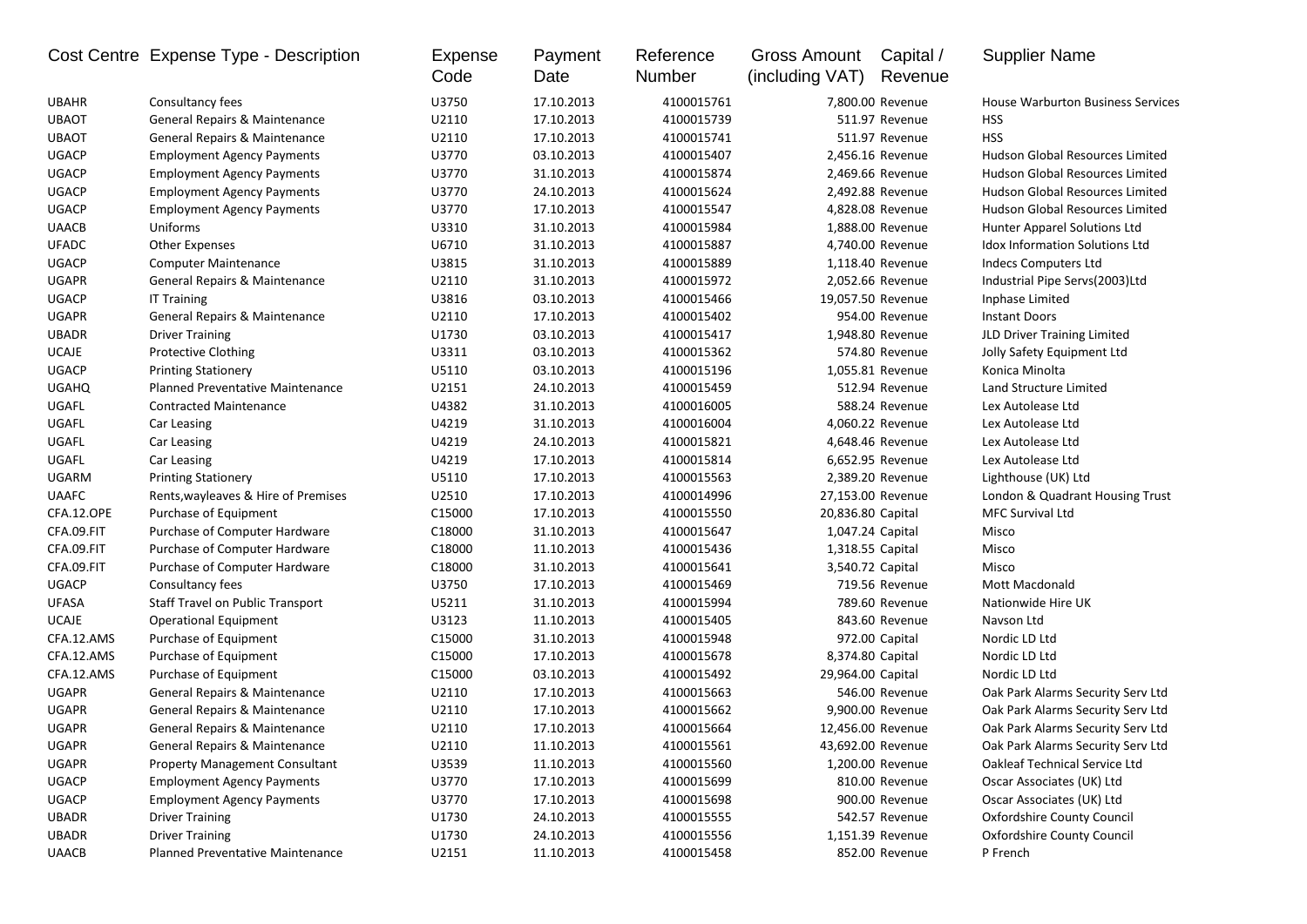|              | Cost Centre Expense Type - Description | Expense<br>Code | Payment<br>Date | Reference<br>Number | Gross Amount<br>(including VAT) | Capital /<br>Revenue | <b>Supplier Name</b>                |
|--------------|----------------------------------------|-----------------|-----------------|---------------------|---------------------------------|----------------------|-------------------------------------|
| <b>UGAFF</b> | Diesel Oil - Gas Oil                   | U4320           | 24.10.2013      | 4100015839          |                                 | 2,031.84 Revenue     | Pace Fuelcare Ltd                   |
| <b>UGAFF</b> | Diesel Oil - Gas Oil                   | U4320           | 24.10.2013      | 4100015838          |                                 | 2,713.92 Revenue     | Pace Fuelcare Ltd                   |
| <b>UGAFF</b> | Diesel Oil - Gas Oil                   | U4320           | 24.10.2013      | 4100015837          |                                 | 4,072.24 Revenue     | Pace Fuelcare Ltd                   |
| <b>UGAFF</b> | Diesel Oil - Gas Oil                   | U4320           | 24.10.2013      | 4100015836          |                                 | 4,097.54 Revenue     | Pace Fuelcare Ltd                   |
| <b>UGAFF</b> | Diesel Oil - Gas Oil                   | U4320           | 17.10.2013      | 4100015758          |                                 | 4,114.15 Revenue     | Pace Fuelcare Ltd                   |
| UGAFF        | Diesel Oil - Gas Oil                   | U4320           | 24.10.2013      | 4100015857          |                                 | 13,569.60 Revenue    | Pace Fuelcare Ltd                   |
| UGARM        | Subs To Professional & National Bodies | U6110           | 11.10.2013      | 4100015399          |                                 | 576.00 Revenue       | Performance Monitoring Systems Ltd  |
| CFA.07.GHM   | <b>Construction - Consultants Fees</b> | C41600          | 11.10.2013      | 4100015554          | 2,598.18 Capital                |                      | Peter Bushnell Associates Ltd       |
| <b>UGACP</b> | <b>Main Communications</b>             | U3610           | 31.10.2013      | 4100015971          |                                 | 9,701.33 Revenue     | Phoenix                             |
| <b>UGAPR</b> | General Repairs & Maintenance          | U2110           | 03.10.2013      | 4100015462          |                                 | 869.84 Revenue       | PHS Group Plc                       |
| <b>UGAPR</b> | General Repairs & Maintenance          | U2110           | 03.10.2013      | 4100015463          |                                 | 869.84 Revenue       | PHS Group Plc                       |
| <b>UCAJG</b> | <b>Operational Equipment</b>           | U3123           | 03.10.2013      | 4100015357          |                                 | 6,000.00 Revenue     | Pinnacle Response Ltd               |
| <b>UGACP</b> | <b>Printing Stationery</b>             | U5110           | 03.10.2013      | 4100015435          |                                 | 541.86 Revenue       | QC Supplies Ltd                     |
| <b>UBAHR</b> | <b>Employment Agency Payments</b>      | U3770           | 17.10.2013      | 4100015679          |                                 | 666.00 Revenue       | Reed Specialist Recruitment Limited |
| <b>UBAHR</b> | <b>Employment Agency Payments</b>      | U3770           | 24.10.2013      | 4100015756          |                                 | 854.70 Revenue       | Reed Specialist Recruitment Limited |
| <b>UBAHR</b> | <b>Employment Agency Payments</b>      | U3770           | 24.10.2013      | 4100015871          |                                 | 854.70 Revenue       | Reed Specialist Recruitment Limited |
| <b>UBAHR</b> | <b>Employment Agency Payments</b>      | U3770           | 17.10.2013      | 4100015677          |                                 | 1,236.06 Revenue     | Reed Specialist Recruitment Limited |
| <b>UBAHR</b> | <b>Employment Agency Payments</b>      | U3770           | 11.10.2013      | 4100015587          |                                 | 1,498.50 Revenue     | Reed Specialist Recruitment Limited |
| <b>UCABC</b> | Telephones                             | U5140           | 03.10.2013      | 4100015508          |                                 | 626.40 Revenue       | Resound Limited                     |
| <b>UCABC</b> | Telephones                             | U5140           | 03.10.2013      | 4100015507          |                                 | 669.60 Revenue       | <b>Resound Limited</b>              |
| <b>UGAPR</b> | General Repairs & Maintenance          | U2110           | 17.10.2013      | 4100015737          |                                 | 824.40 Revenue       | Richard Cross General Builder       |
| <b>UCAMM</b> | <b>Courses And Conference Fees</b>     | U5230           | 11.10.2013      | 4100015632          |                                 | 1,747.65 Revenue     | Ron Donaldson - Knowledge Ecologist |
| <b>UGAHQ</b> | General Postage                        | U5130           | 17.10.2013      | 4100015643          |                                 | 1,277.61 Revenue     | Royal Mail Group Ltd                |
| <b>UAADD</b> | Electricity                            | U2313           | 17.10.2013      | 4100015752          |                                 | 672.85 Revenue       | Scottish Hydro Elec (Was SSE)       |
| <b>UGAUS</b> | Electricity                            | U2313           | 17.10.2013      | 4100015742          |                                 | 737.79 Revenue       | Scottish Hydro Elec (Was SSE)       |
| <b>UAACC</b> | Electricity                            | U2313           | 17.10.2013      | 4100015751          |                                 | 759.85 Revenue       | Scottish Hydro Elec (Was SSE)       |
| <b>UAACD</b> | Electricity                            | U2313           | 17.10.2013      | 4100015750          |                                 | 958.10 Revenue       | Scottish Hydro Elec (Was SSE)       |
| <b>UGAMS</b> | Electricity                            | U2313           | 17.10.2013      | 4100015748          |                                 | 999.00 Revenue       | Scottish Hydro Elec (Was SSE)       |
| <b>UGAUS</b> | Electricity                            | U2313           | 17.10.2013      | 4100015743          |                                 | 1,228.78 Revenue     | Scottish Hydro Elec (Was SSE)       |
| <b>UGAUS</b> | Electricity                            | U2313           | 17.10.2013      | 4100015744          |                                 | 1,228.78 Revenue     | Scottish Hydro Elec (Was SSE)       |
| <b>UGAUS</b> | Electricity                            | U2313           | 17.10.2013      | 4100015745          |                                 | 1,228.78 Revenue     | Scottish Hydro Elec (Was SSE)       |
| <b>UGAUS</b> | Electricity                            | U2313           | 17.10.2013      | 4100015746          |                                 | 1,466.31 Revenue     | Scottish Hydro Elec (Was SSE)       |
| <b>UGAUS</b> | Electricity                            | U2313           | 17.10.2013      | 4100015747          |                                 | 1,477.82 Revenue     | Scottish Hydro Elec (Was SSE)       |
| <b>UGAUS</b> | Electricity                            | U2313           | 17.10.2013      | 4100015755          |                                 | 1,591.50 Revenue     | Scottish Hydro Elec (Was SSE)       |
| <b>UBAHR</b> | Subs To Professional & National Bodies | U6110           | 24.10.2013      | 4100015867          |                                 | 924.00 Revenue       | SHL Group Ltd                       |
| CFA.07.PVS   | Purchase of Equipment                  | C15000          | 17.10.2013      | 4100015680          | 38,761.26 Capital               |                      | Solinium Ltd                        |
| UCAJE        | Protective Clothing                    | U3311           | 03.10.2013      | 4100015437          |                                 | 1,277.82 Revenue     | Southcombe Bros Ltd                 |
| UGAIN        | <b>Insurance Excess</b>                | U5311           | 17.10.2013      | 4100015738          |                                 | 566.83 Revenue       | Spraytech                           |
| <b>UFAHQ</b> | Consultancy fees                       | U3750           | 17.10.2013      | 4100015503          |                                 | 1,132.59 Revenue     | Sprinklersafe Europe Ltd            |
| CFA.10.SAL   | Purchase of Equipment                  | C15000          | 03.10.2013      | 4100015426          | 13,178.40 Capital               |                      | Sprue Safety Products Ltd           |
| UCAJE        | <b>Operational Equipment</b>           | U3123           | 17.10.2013      | 4100015765          |                                 | 1,914.96 Revenue     | Supply + Limited                    |
| UGAPR        | General Repairs & Maintenance          | U2110           | 03.10.2013      | 4100015490          |                                 | 514.96 Revenue       | <b>Tencer Limited</b>               |
| UGAPR        | General Repairs & Maintenance          | U2110           | 17.10.2013      | 4100015691          |                                 | 798.18 Revenue       | <b>Tencer Limited</b>               |